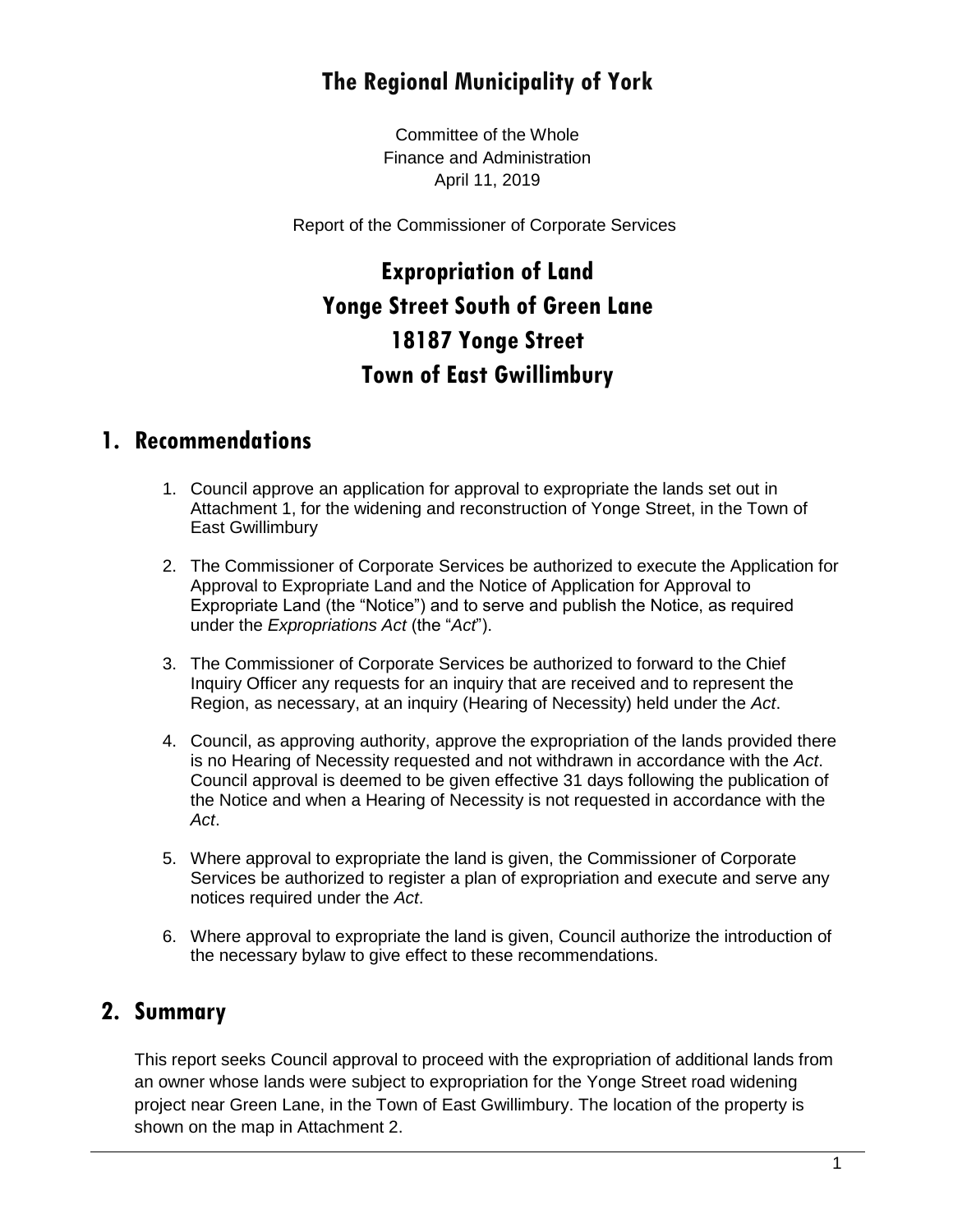Key Points:

- Expropriations for the project commenced in 2015, with the purpose of achieving a continuous 45 metre right-of-way width along Yonge Street from Davis Drive in the Town of Newmarket to Green Lane in the Town of East Gwillimbury
- Possession of previously expropriated land from several owners was obtained in 2018, including land from the subject property
- Additional requirements from the subject property were identified during detailed design. These requirements are the subject of this report

## **3. Background**

### **The Region is planning to widen Yonge Street from four to six lanes, from Davis Drive in Newmarket to north of Green Lane in East Gwillimbury**

An Environmental Assessment (EA) was completed in 2008, and recommended the widening of Yonge Street from four to six lanes with provisions for off street cycling and protection for future rapid transit development from Davis Drive to Green Lane.

### **Council previously approved expropriations for this project**

In [November 2015,](http://www.york.ca/wps/wcm/connect/yorkpublic/620b952f-e9fc-4a15-bab4-71580553b7f8/nov+12+appl+yonge+ex.pdf?MOD=AJPERES) Council authorized expropriation of 26 property owners, including the subject property, to ensure that a 45 metre right-of-way width was owned for road widening purposes. A portion of the subject property was expropriated to facilitate the project at that time.

As detailed engineering design progressed, it was determined that additional land was required from the subject property at the entrance to the site from Yonge Street. This land is necessary to facilitate a signalized intersection, including daylighting triangles that typically have equipment on them.

### **4. Analysis**

### **Staff continue to negotiate with property owners throughout the expropriation process**

The subject property is a large commercial property with a movie theatre, restaurants, and retail buildings. Discussions with this owner commenced in 2015 when the original requirement was identified. Negotiations to settle on the original requirement and obtain the additional requirement are ongoing, and will continue throughout the design and construction phases.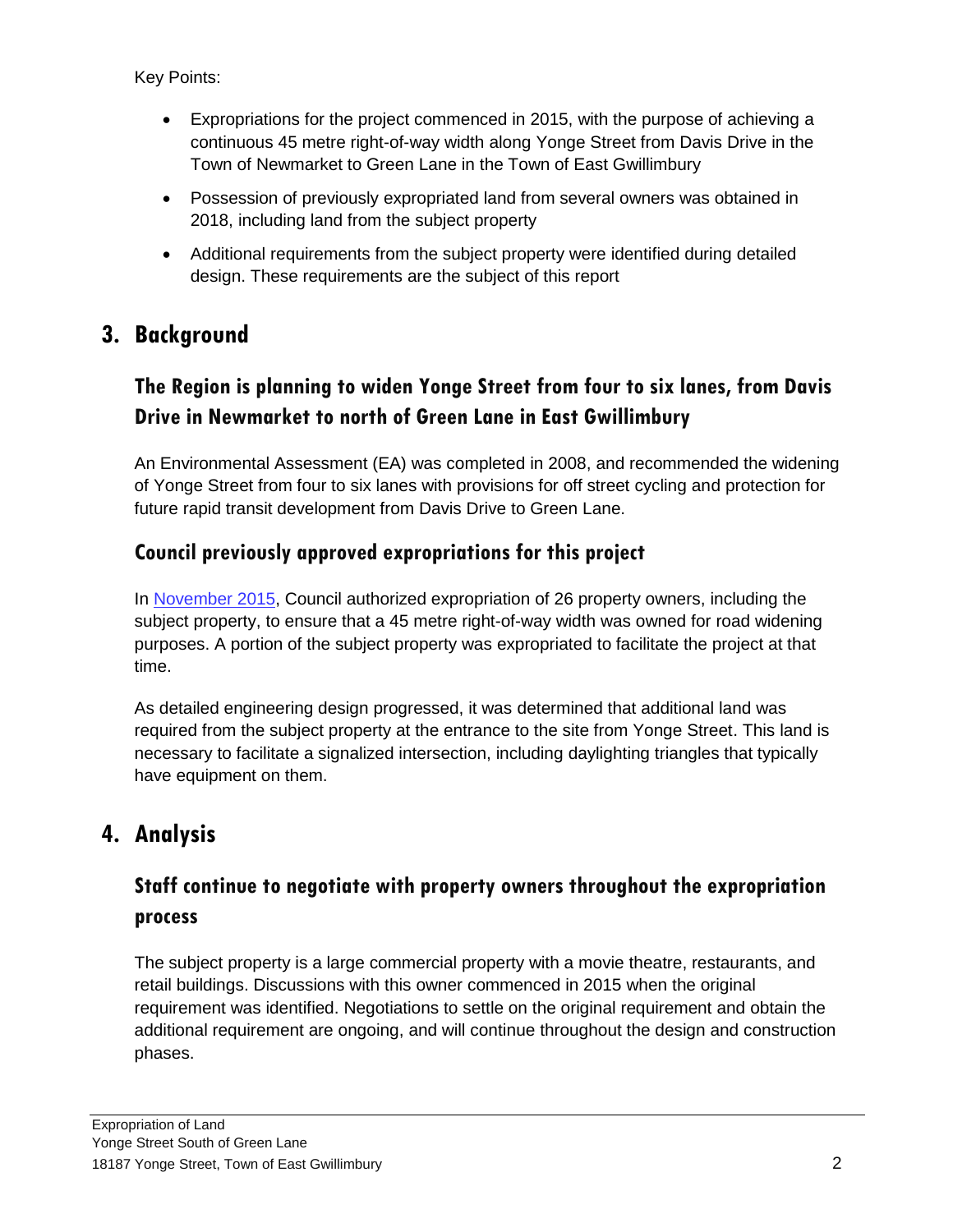### **Initiating the expropriation process will allow access to the subject land in a timely manner**

The preferred approach to obtaining an interest in land is to negotiate an amicable transaction with the property owner. However, in many cases various events affect the timing of negotiations, such as owners who prefer to finalize negotiations at the completion of the project. In this regard, expropriation is deemed a necessary approach to ensure timely possession of property requirements for the needs of the project.

In an effort to secure possession and complete the property acquisition for this project, it is recommended that the expropriation process proceed concurrently with ongoing negotiations.

### **Council Approval is required at three stages of the expropriation process**

Approval by Council is required at three stages in the expropriation process. These include the request to Council to authorize an application for approval to expropriate the land, the expropriation itself, and the offer of compensation made to the former owner of the land.

In an effort to ensure possession to meet the construction schedule, the first and second steps in the Council approval process have been combined for this report, as indicated in Figure 1 below. The third step will be the subject of a future report to Council, in the event the expropriation proceeds. Possession of the land cannot be obtained until this third step has been completed and the owner is served an offer of compensation.



### **Owners have the right to request a Hearing of Necessity upon receipt of a Notice of Application for Approval to Expropriate**

The first step in the expropriation process is to serve the registered owner with a notice of intention to expropriate, following Council approval. Upon receipt of the Notice of Application for Approval to Expropriate, the owner has the right within 30 days of receipt to request an inquiry (Hearing of Necessity) to determine whether the taking of the land by the Region is fair, sound and reasonably necessary in the achievement of the objectives of the expropriating authority.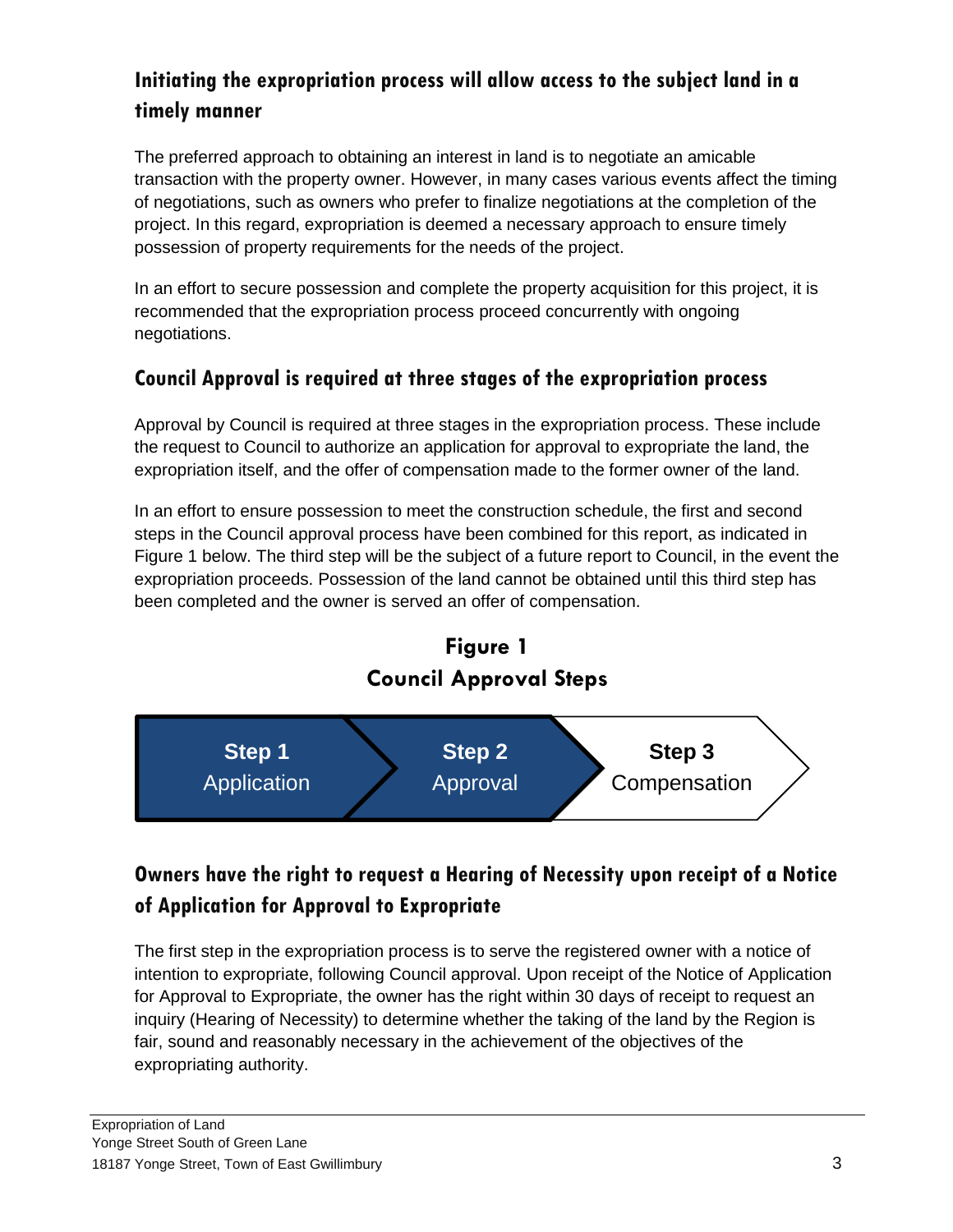If an owner requests a Hearing of Necessity, then subsequent to the Hearing, an Inquiry Officer will provide a report providing an opinion as to whether the taking is fair, sound and reasonably necessary in the achievement of the objectives of the expropriating authority.

### **Registration of an expropriation plan will secure title to the interest in the land by the Region**

If no Hearing of Necessity is requested, an expropriation plan will be registered at the Land Registry Office within three months of Council granting approval of a by-law to proceed with the expropriation. This is the second step in the expropriation process, with registration of the plan anticipated to be in the summer of 2019.

Registration of the expropriation plan is a key step in the expropriation process. It is at this point that the Region acquires title to the interest in the land. However, further steps are required to obtain possession, or the right to access the land.

Following the registration of the expropriation plan, the notice of expropriation and possession will be served on the owner. Under the *Act*, possession of the interest in the land is to take place no sooner than three months after registration of the expropriation plan. In addition, offers of compensation must be served on the owner to obtain possession.

#### **Environmental due diligence has been completed for the land**

A Contamination Overview Study (COS) was completed by external engineering design consultants for the project corridor where this land is located. The COS was reviewed by Property Services and Legal Services. No significant environmental issues were identified and no further work was recommended for the land.

## **5. Financial**

The funding required to complete the property acquisition for this project has been included in the 2019 Capital Budget for Transportation Services, Capital Planning and Delivery Branch.

Under section 25 of the *Act*, the Region is obligated to serve offers of compensation on an owner within three months of the registration of the expropriation plan. The appraisals required to support these offers will be prepared and the proposed offers will be the subject of a further report to Council.

## **6. Local Impact**

Once construction is complete, the six lanes of traffic will improve traffic operations for the travelling public, meet growth in the area, and allow for future rapid transit improvements.